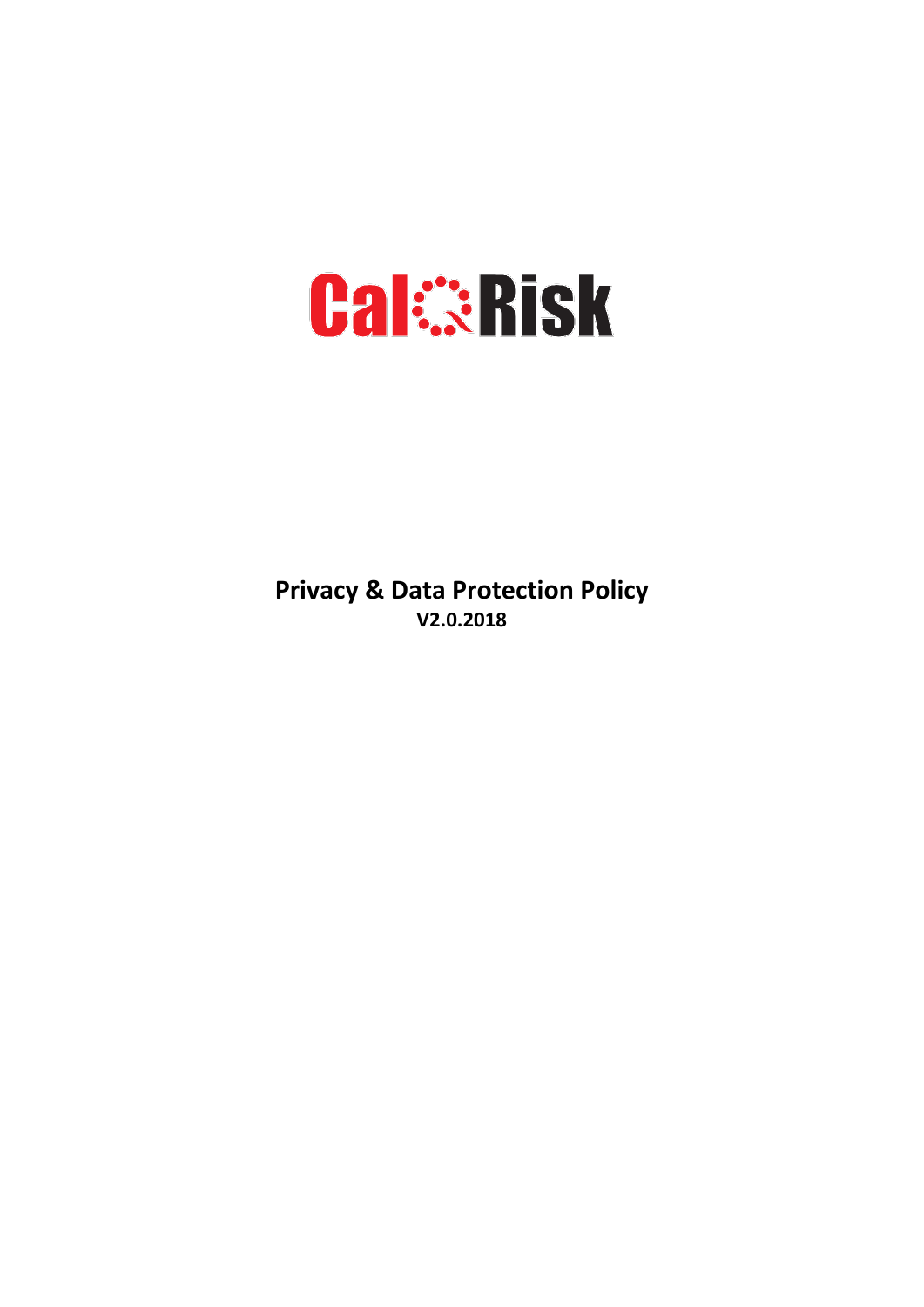## Contents

| 1 |      |  |  |  |
|---|------|--|--|--|
| 2 |      |  |  |  |
| 3 |      |  |  |  |
|   | 3.1  |  |  |  |
|   | 3.2  |  |  |  |
|   | 3.3  |  |  |  |
|   | 3.4  |  |  |  |
|   | 3.5  |  |  |  |
|   | 3.6  |  |  |  |
|   | 3.7  |  |  |  |
|   | 3.8  |  |  |  |
|   | 3.9  |  |  |  |
|   | 3.10 |  |  |  |
|   | 3.11 |  |  |  |
|   |      |  |  |  |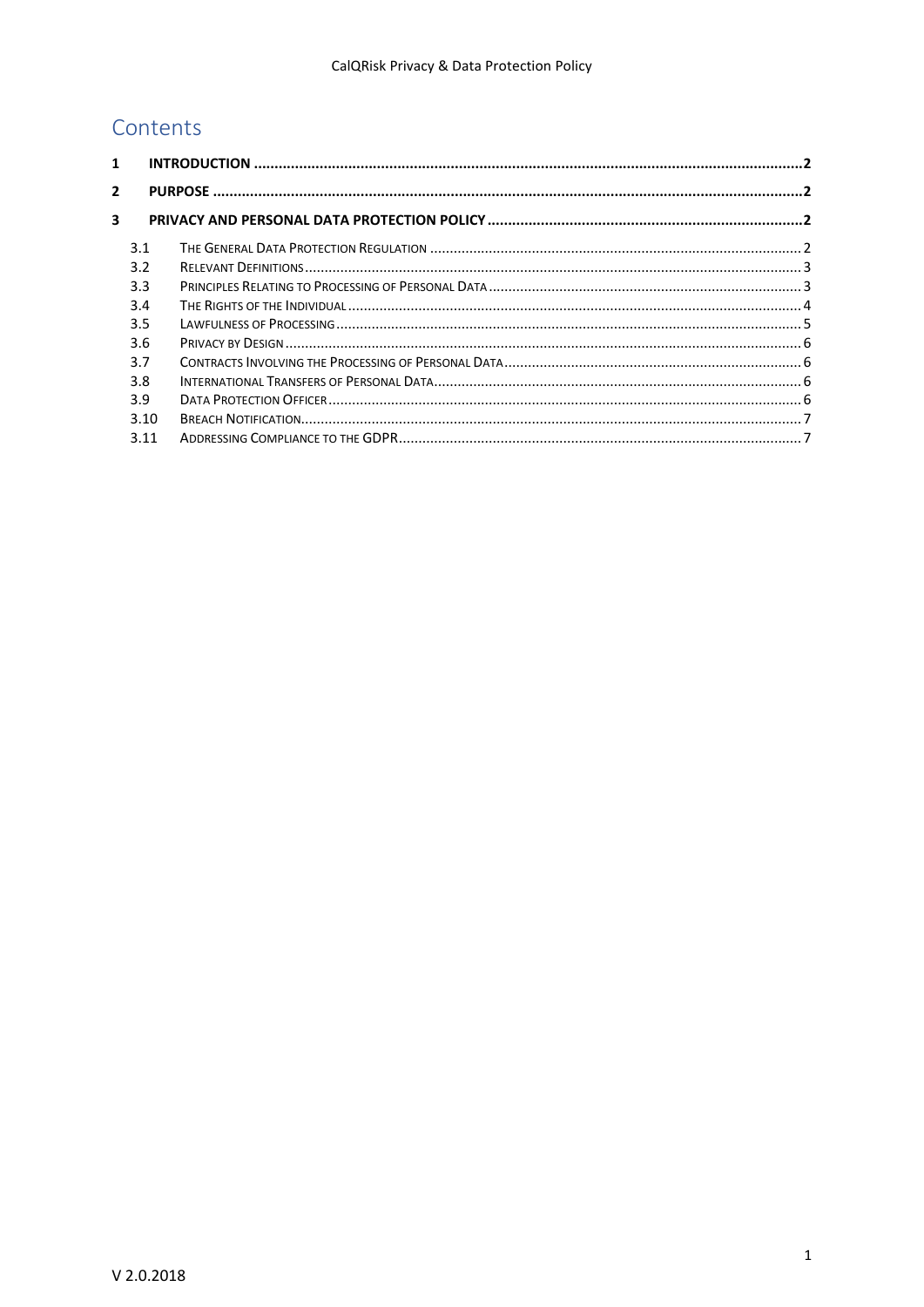## <span id="page-2-0"></span>**1 Introduction**

In our everyday business operations, CalQRisk makes use of a variety of data about identifiable individuals, including data about:

- Current, past and prospective employees
- Visitors and other patrons
- Current, past and prospective service users
- Visitors to our websites
- Marketing subscribers
- Other stakeholders

In collecting and using this data, CalQRisk is subject to a variety of legislation controlling how such activities may be carried out and the safeguards that must be put in place to protect it.

## <span id="page-2-1"></span>**2 Purpose**

The purpose of this policy is to set out the relevant privacy and data protection legislation and to describe the steps CalQRisk is taking to ensure that we comply with it.

This control applies to all systems, people and processes that constitute CalQRisk's information systems, including directors, employees, suppliers and other third parties who have access to the personal data controlled by CalQRisk.

The following policies and procedures are relevant to this document:

- *GDPR Roles & Responsibilities*
- *End User Licence Agreement*
- *Information Security Policy*
- *Incident Response Plan*
- *Data Subject Request Response Procedures*
- *Personal Data Process Mapping and Data Cataloguing Procedures*
- *Records Retention and Deletion Policy*
- *Data Protection Impact Assessment Process*

## <span id="page-2-2"></span>**3 Privacy and Personal Data Protection Policy**

## <span id="page-2-3"></span>**3.1 The General Data Protection Regulation**

It is CalQRisk's policy to protect the rights and freedoms of our employees and clients and to ensure that our compliance with the GDPR and other relevant legislation is clear and demonstrable at all times. The General Data Protection Regulation (GDPR) is one of the most significant pieces of legislation affecting the way that CalQRisk carries out its information processing activities.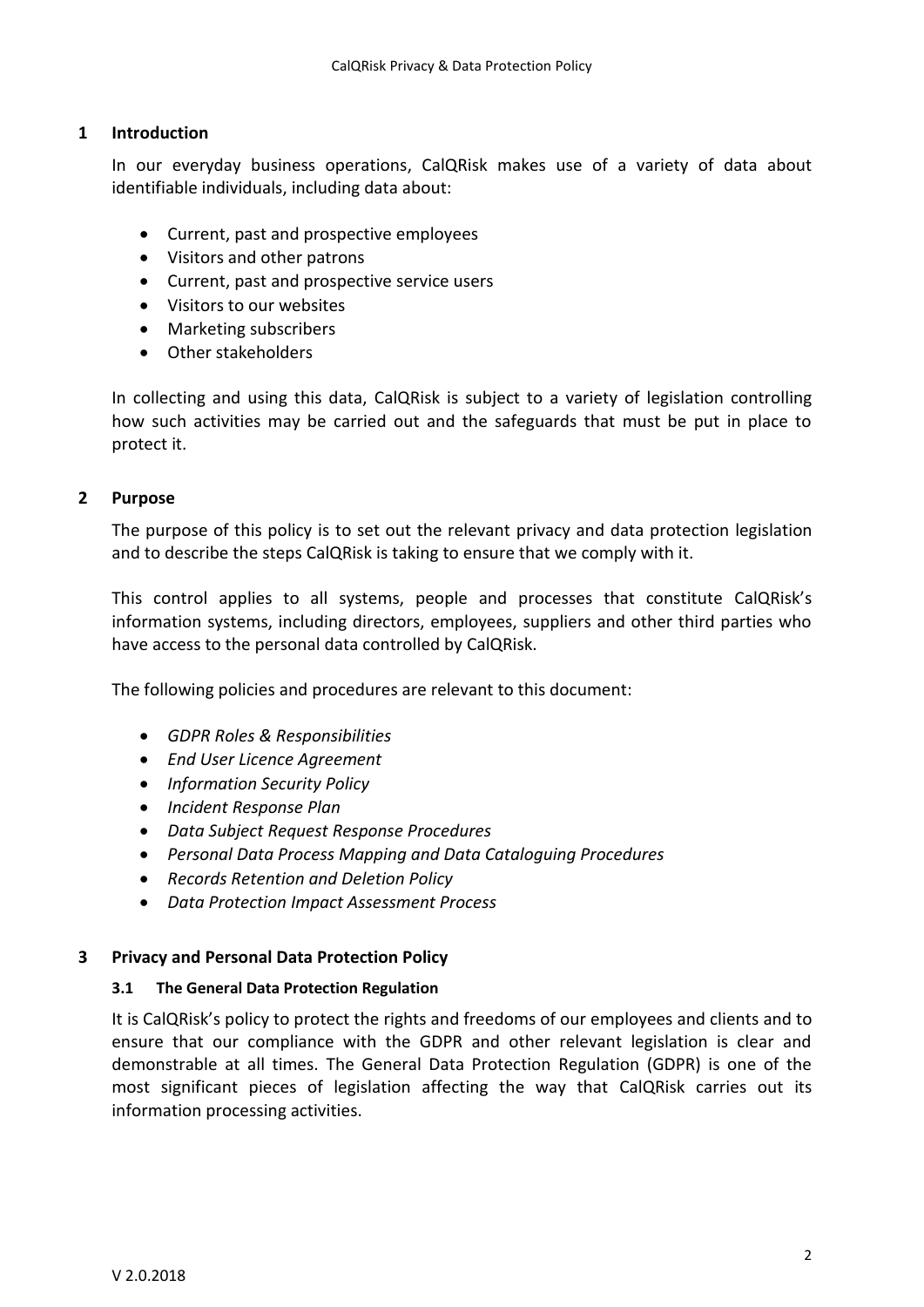## <span id="page-3-0"></span>**3.2 Relevant Definitions**

The definitions most relevant to this policy are listed in Table 1, below:

#### **Extracted from GDPR – Article 4**

#### *Personal Data means*:

*any information relating to an identified or identifiable natural person ('data subject'); an identifiable natural person is one who can be identified, directly or indirectly, in particular by reference to an identifier such as a name, an identification number, location data, an online identifier or to one or more factors specific to the physical, physiological, genetic, mental, economic, cultural or social identity of that natural person – Article 4(1)* 

#### *Processing* means*:*

*any operation or set of operations which is performed on personal data or on sets of personal data, whether or not by automated means, such as collection, recording, organisation, structuring, storage, adaptation or alteration, retrieval, consultation, use, disclosure by transmission, dissemination or otherwise making available, alignment or combination, restriction, erasure or destruction - Article* 4(2)

#### *Controller* means*:*

*the natural or legal person, public authority, agency or other body which, alone or jointly with others, determines the purposes and means of the processing of personal data; where the purposes and means of such processing are determined by Union or Member State law, the controller or* the *specific criteria for its nomination may be provided for by Union or Member State law - Article 4(7)* 

#### *Processor* means:

*A natural or legal person, public authority, agency or other body which processes personal data on behalf of the controller* – Article 4(8)

#### *Third Party* means:

*A natural or legal person, public authority, agency or body other than the data subject, controller, processor and persons who, under the direct authority of the controller or processor, are authorised to process personal data* – Article 4(10)

#### *Table 1 – GDPR definitions*

## <span id="page-3-1"></span>**3.3 Principles Relating to Processing of Personal Data**

The GDPR is based on a number of fundamental principles; these are set out in Article 5 and summarised in Table 2.

## **Extracted from GDPR – Article 5**

| 1. | Personal data shall be: |
|----|-------------------------|
|----|-------------------------|

*(a) processed lawfully, fairly and in a transparent manner*

*(b) collected for specified, explicit and legitimate purposes and not further processed in a manner that is incompatible with those purposes; ('purpose limitation')*

*(c) adequate, relevant and limited to what is necessary in relation to the purposes for which they are processed ('data minimisation');*

*(d) accurate and, where necessary, kept up to date; ('accuracy');*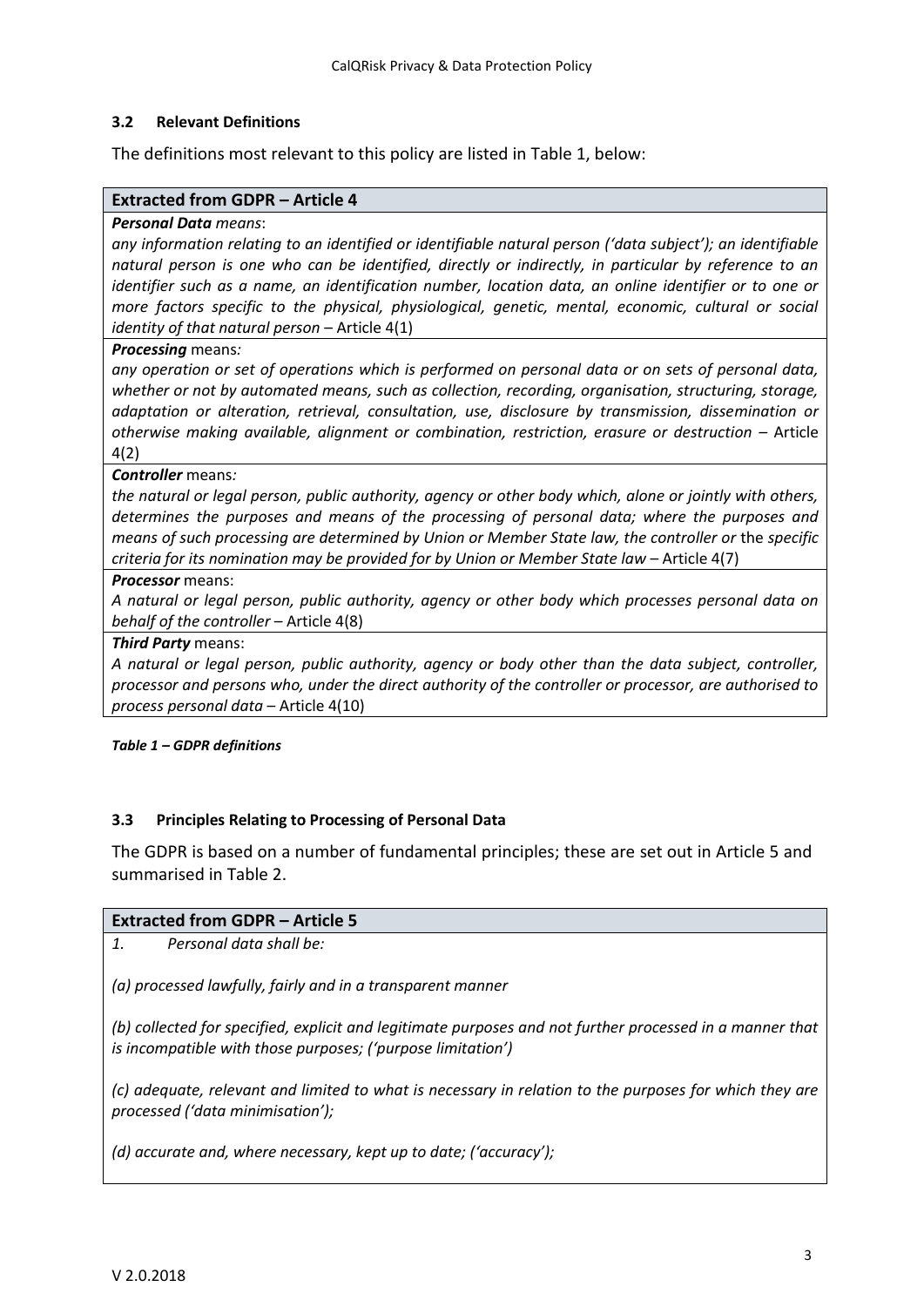*(e) kept in a form which permits identification of data subjects for no longer than is necessary for the purposes for which the personal data are processed; ('storage limitation');*

*(f) processed in a manner that ensures appropriate security of the personal data, including protection against unauthorised or unlawful processing and against accidental loss, destruction or damage, using appropriate technical or organisational measures ('integrity and confidentiality').*

*2. The controller shall be responsible for, and be able to demonstrate compliance with, paragraph 1 ('accountability').*

## *Table 2 – GDPR Data Protection Principles*

CalQRisk will take all reasonable steps to ensure that we and our outsourced processors comply with all of these principles both in the processing currently carried out and in the introduction of new methods of processing, such as modifications to or the introduction of new IT systems, outsourced processors, etc.

## <span id="page-4-0"></span>**3.4 The Rights of the Individual**

Data Subject rights under the GDPR consist of:

- 1. The right to be informed
- 2. The right of access
- 3. The right to rectification
- 4. The right to erasure
- 5. The right to restrict processing
- 6. The right to data portability
- 7. The right to object
- 8. Rights in relation to automated decision making and profiling.

Each of these rights are supported by appropriate procedures within CalQRisk that allow the required action to be taken within the timescales set out in the GDPR. These timescales are shown in Table 3.

| <b>Data Subject Request</b>                                       | <b>Timescale</b>                                                                                                 |
|-------------------------------------------------------------------|------------------------------------------------------------------------------------------------------------------|
| The right to be informed                                          | When data is collected (if supplied by data<br>subject) or within one month (if not supplied by<br>data subject) |
| The right of access                                               | One month                                                                                                        |
| The right to rectification                                        | One month                                                                                                        |
| The right to erasure                                              | Without undue delay                                                                                              |
| The right to restrict processing                                  | Without undue delay                                                                                              |
| The right to data portability                                     | One month                                                                                                        |
| The right to object                                               | On receipt of objection                                                                                          |
| Rights in relation to automated decision making<br>and profiling. | Not specified                                                                                                    |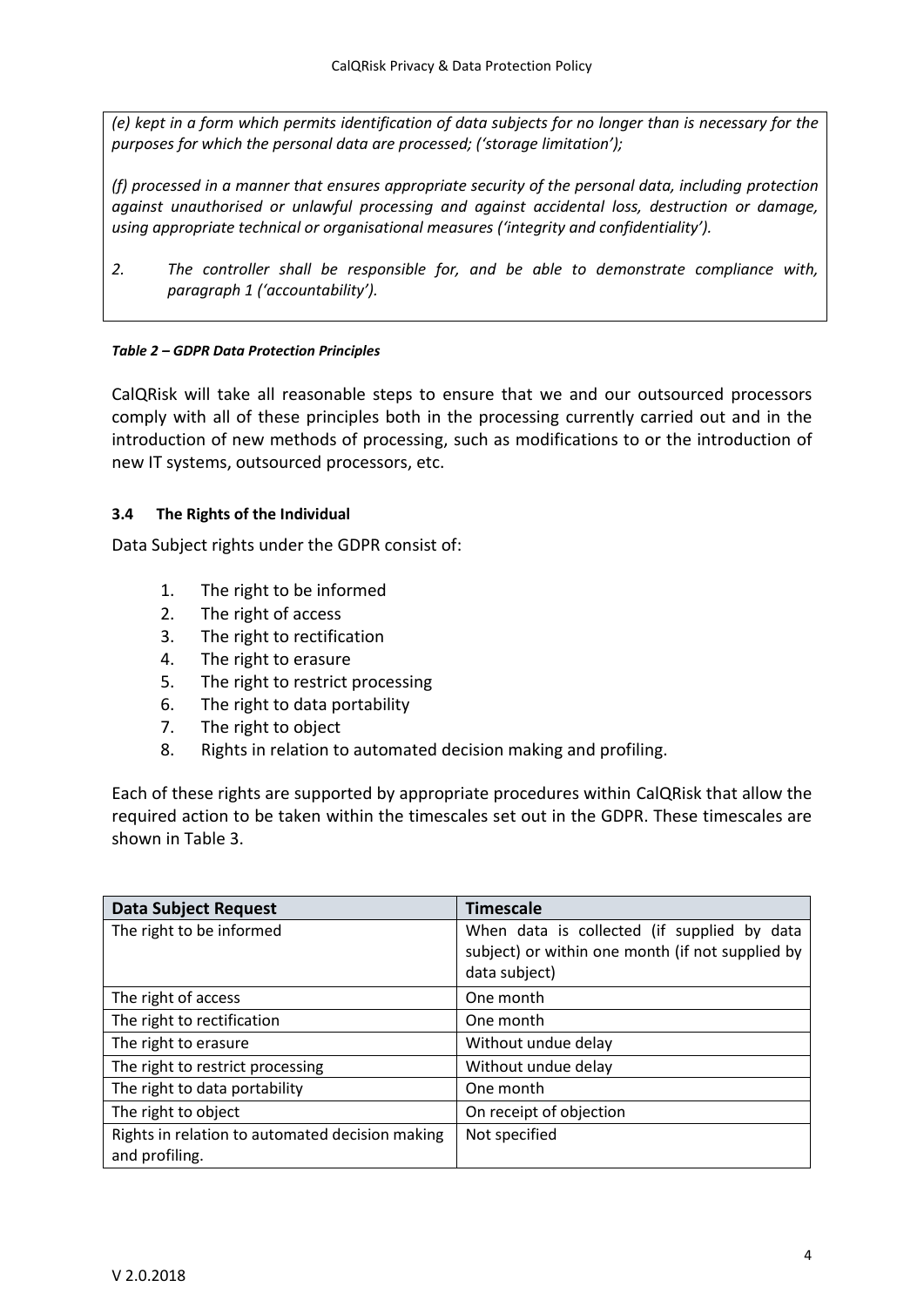#### *Table [3](#page-4-0) - Timescales for data subject requests*

#### <span id="page-5-0"></span>**3.5 Lawfulness of Processing**

At CalQRisk, it is our policy to identify and designate the appropriate lawful basis for processing personal data and to document it, in accordance with the Regulation. There are six lawful bases and these are briefly described in Table 4, below:

#### **Lawful Bases for Processing: GDPR – Article 6**

#### *Consent*

*Where relying on consent as the legal basis for processing, CalQRisk will always obtain and retain evidence of explicit consent from a data subject to collect and process their data. In respect to children below the age of 16, parental consent will be obtained. We will provide transparent information about our use of personal data to the data subject at the time that consent is sought. We will explain their rights with regard to their data, such as their right to withdraw consent. This information will be provided in an accessible form, written in clear and plain language, and made available free of charge. If personal data is not obtained directly from the data subject then the information will be provided to the data subject within a reasonable period after the data are obtained and not later than one month.*

#### *Performance of a Contract*

*Where the personal data processing is required to fulfil a contract between CalQRisk and the data subject, explicit consent will not be required. This will often be the case where a contract cannot be completed without the personal data in question – e.g. data required to complete a payment transaction or to process wage payments, etc.*

#### *Legal Obligation*

*Where the personal data processing is required in order to comply with the law, explicit consent will not be required. This may be the case for some data related to employment and taxation, for example.*

#### *Vital Interests of the Data Subject*

*Where the personal data processing is required to protect the vital interests of the data subject or of another natural person, this may be used as the lawful basis for the processing. Where this basis is used, CalQRisk will retain reasonable, documented evidence that this is the case. This basis will be used only in extreme circumstances - for instance, in a life or death situation – where the consent of the data subject consent cannot be obtained.*

#### *Task Carried Out in the Public Interest*

*Where CalQRisk needs to perform a task that it believes is in the public interest or as part of an official duty then the data subject's consent will not be requested. The assessment of the public interest or official duty will be documented and made available as evidence where required.*

#### *Legitimate Interests*

*If the processing of specific personal data is in the legitimate interests of CalQRisk and is judged not to*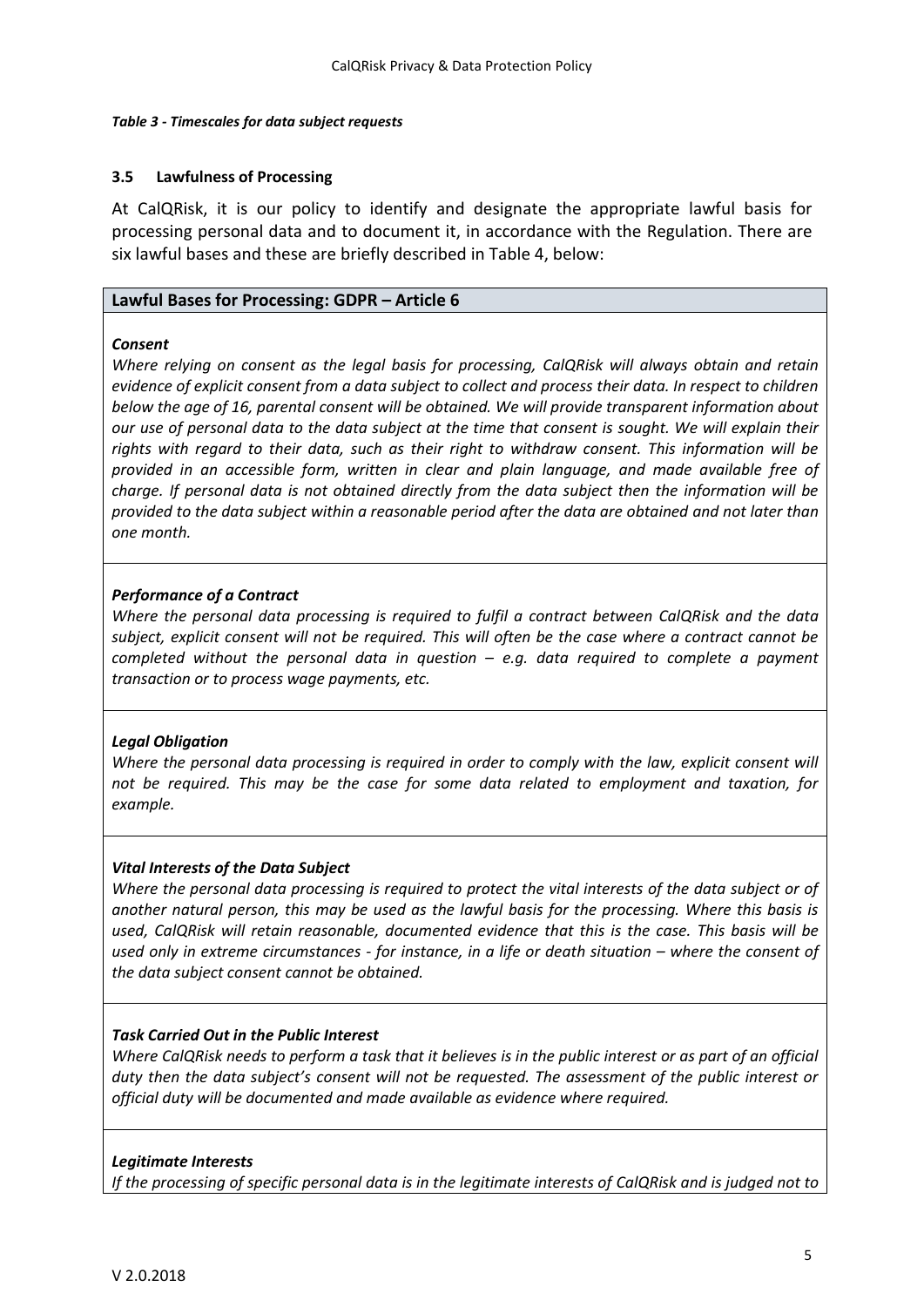*affect the rights and freedoms of the data subject in a significant way, then this may be relied on as the lawful basis for the processing. The reasoning behind this view will be documented. For example, it may be used to send subscribers to our email newsletter information on events, resources or CalQRisk features and benefits that they are likely to have an interest in, within twelve months of our last correspondence. We will also rely on legitimate interests to send previous customers information on similar services, or special offers that they are likely to have an interest in, within twelve months of the last transaction with that customer. Digital marketing is governed by the ePrivacy Regulations, 2011*

## **Table [4](#page-5-0) – Lawful Bases for Processing**

## <span id="page-6-0"></span>**3.6 Privacy by Design**

CalQRisk has adopted the principle of Privacy by Design and has reviewed and appropriately modified our business processes to comply with this element of the GDPR. We will ensure that the definition and planning of all new or significantly changed methods for collecting or otherwise processing personal data will be subject to due consideration of privacy issues, including the completion of data protection impact assessments, where necessary. The use of techniques such as data minimisation and pseudonymisation will be considered where applicable and appropriate.

## <span id="page-6-1"></span>**3.7 Contracts Involving the Processing of Personal Data**

CalQRisk will ensure that all personal data processing relationships it enters into are subject to a documented contract that includes, at a minimum, the specific information and terms required by the GDPR. For more information, refer to your End User Licence Agreement.

## <span id="page-6-2"></span>**3.8 International Transfers of Personal Data**

It is CalQRisk's policy to process all personal data within the European Union, within reason. Any potential transfers of personal data outside the EU will be carefully reviewed prior to the transfer taking place. This is so that we can ascertain that the receiving third country falls within the limits imposed by the GDPR and that they have appropriate safeguards in place in relation to privacy and personal data protection.

## <span id="page-6-3"></span>**3.9 Data Protection Officer**

A defined role of Data Protection Officer (DPO) is required under the GDPR if an organisation is a public authority, if it performs large scale monitoring or if it processes special categories of data on a large scale. The DPO is required to have an appropriate level of knowledge of data protection law and of their organisation's business environment. It can either be an in-house resource or be outsourced to an appropriate service provider.

CalQRisk has evaluated the requirement and decided that the appointment of a Data Protection Officer is not required. The responsibility for data protection has been assigned to the management team. Data protection compliance monitoring is the responsibility of the Managing Director.